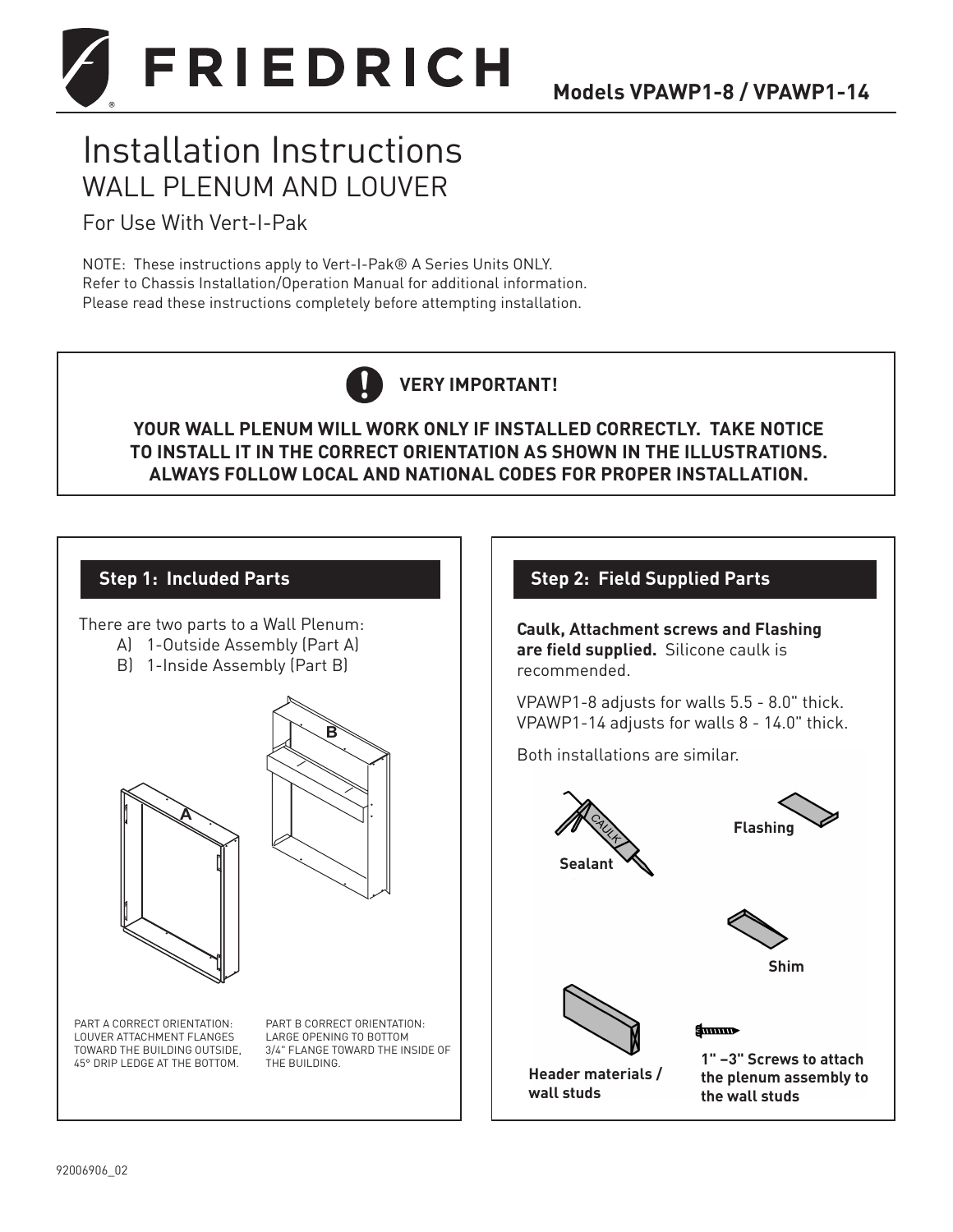#### **Step 3: Measure and Frame Out the Outside Wall Plenum Opening**

**IMPORTANT** All units must follow the dimensions in Figure A.

## **FIGURE A All Models**

The plenum cut out dimensions are 24 5/8" wide x 30 7/8" high. The bottom of the rough in opening must be **3/4"** from the surface the unit will sit on.

Measure your outside wall as shown in the illustration. Cut, frame, and square rough opening. The Wall plenum has a 3/4" break all the way around to cover the rough cut opening or required shim.



**IMPORTANT** THE WALL PLENUM IS NOT DESIGNED TO CARRY STRUCTURAL LOADS. A PROPER HEADER OPENING MUST BE BUILT INTO THE ROUGH OPENING. THE PLENUM REQUIRES FLASHING, SHIM AND CAULK FOR A WEATHER-RESISTANT INSTALLATION.

IT IS THE RESPONSIBILITY OF THE CONTRACTOR TO PROPERLY INSTALL THE PLENUM AND MEET BUILDING CODE REQUIREMENTS.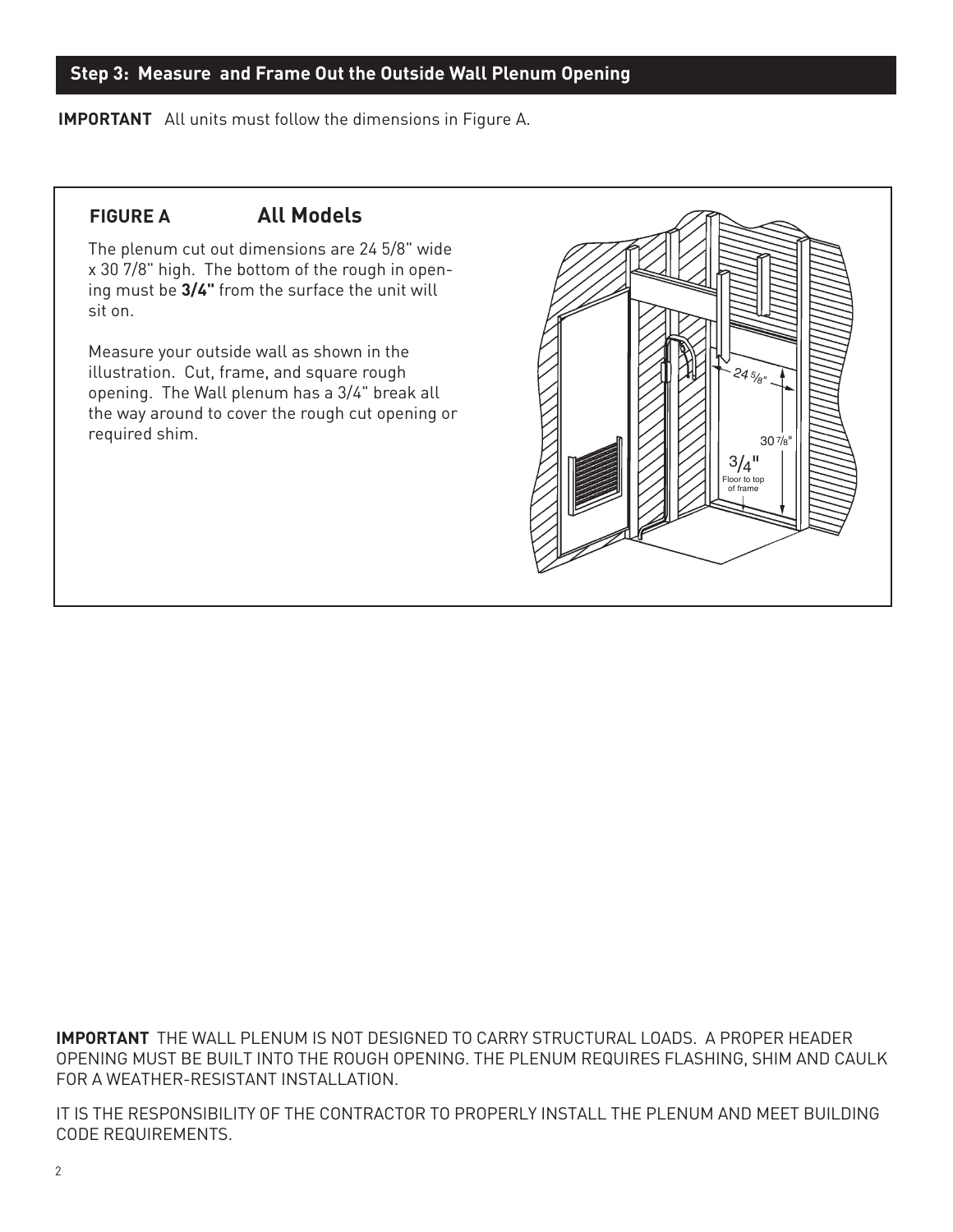#### **Step 4: Install Architectural Louver on the Outside Plenum**



#### **Step 5: Plenum Installation**



After the rough cut opening is prepared, you are ready to assemble the two wall plenum parts. Before applying sealant and permanent attachment, dry fit the outside plenum into the rough opening and check for fit and level. Caulk (silicone recommended ) the parts well and insert them into the wall as shown.

- A) Apply sealant and insert Outside Part A into the hole.
- B) Apply sealant and insert Inside Part B into Part A. Be sure that Part A does not back out of the walhole.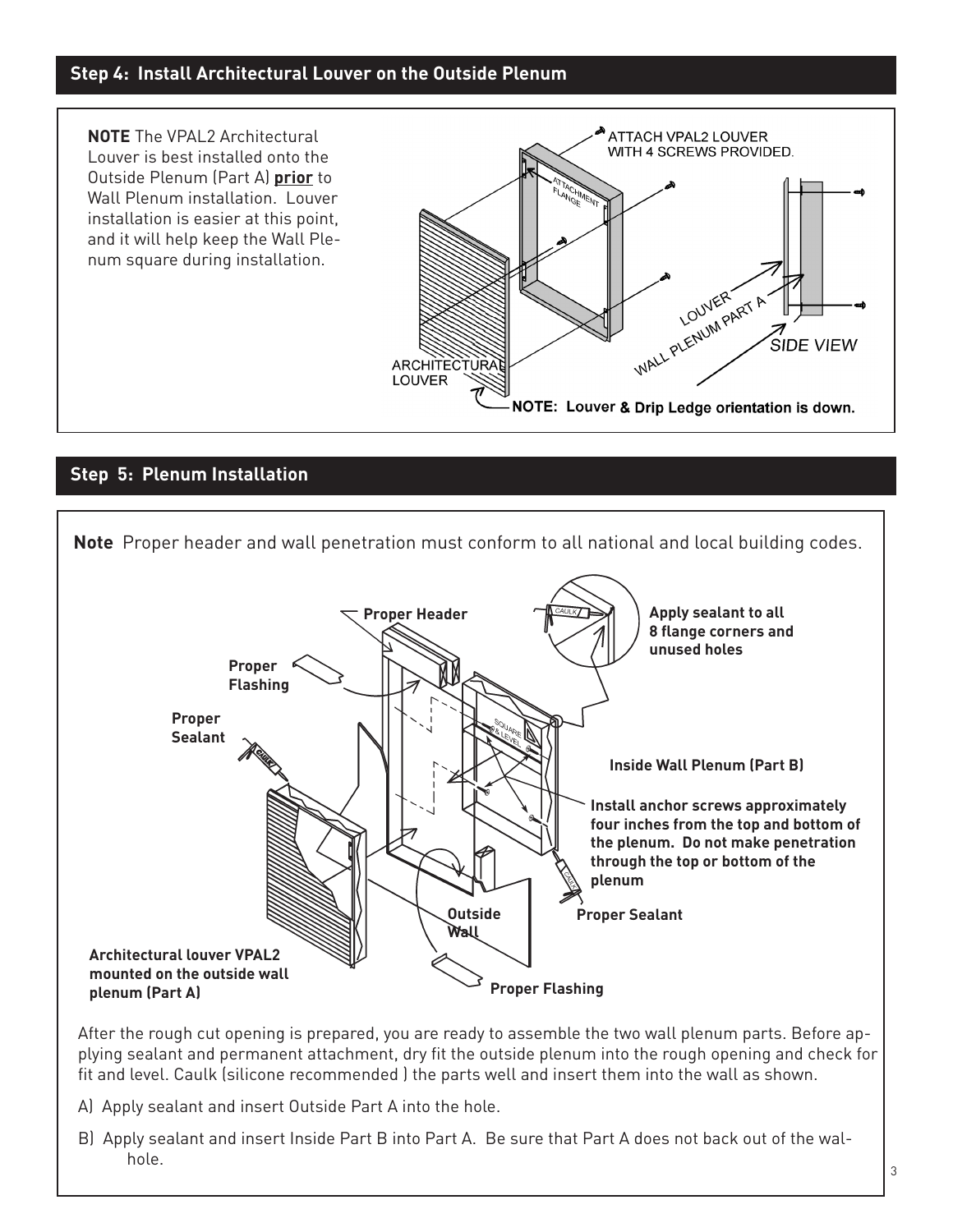## **Step 6: Adjust the Divider**

#### **Adjustment**

Loosen the two screws located on the top side of the divider. Slide the top part of the divider toward the outside until the sealing strip makes contact with the outdoor louver. Tighten the divider screws to complete the adjustment.

**NOTE** Let the caulk cure completely before installing the chassis. This completes the plenum installation.



#### **Condensate Disposal Preparation for VHA09 and VHA12 Models**

**IMPORTANT** This step must be performed to ensure that the chassis installs and seals properly in the wall plenum.

If provisions for condensate disposal are made prior to chassis installation and the drain is to be located beneath the platform for the unit, use the accompanying drawing as a guide for cutout locations. Only one drain per unit is required.